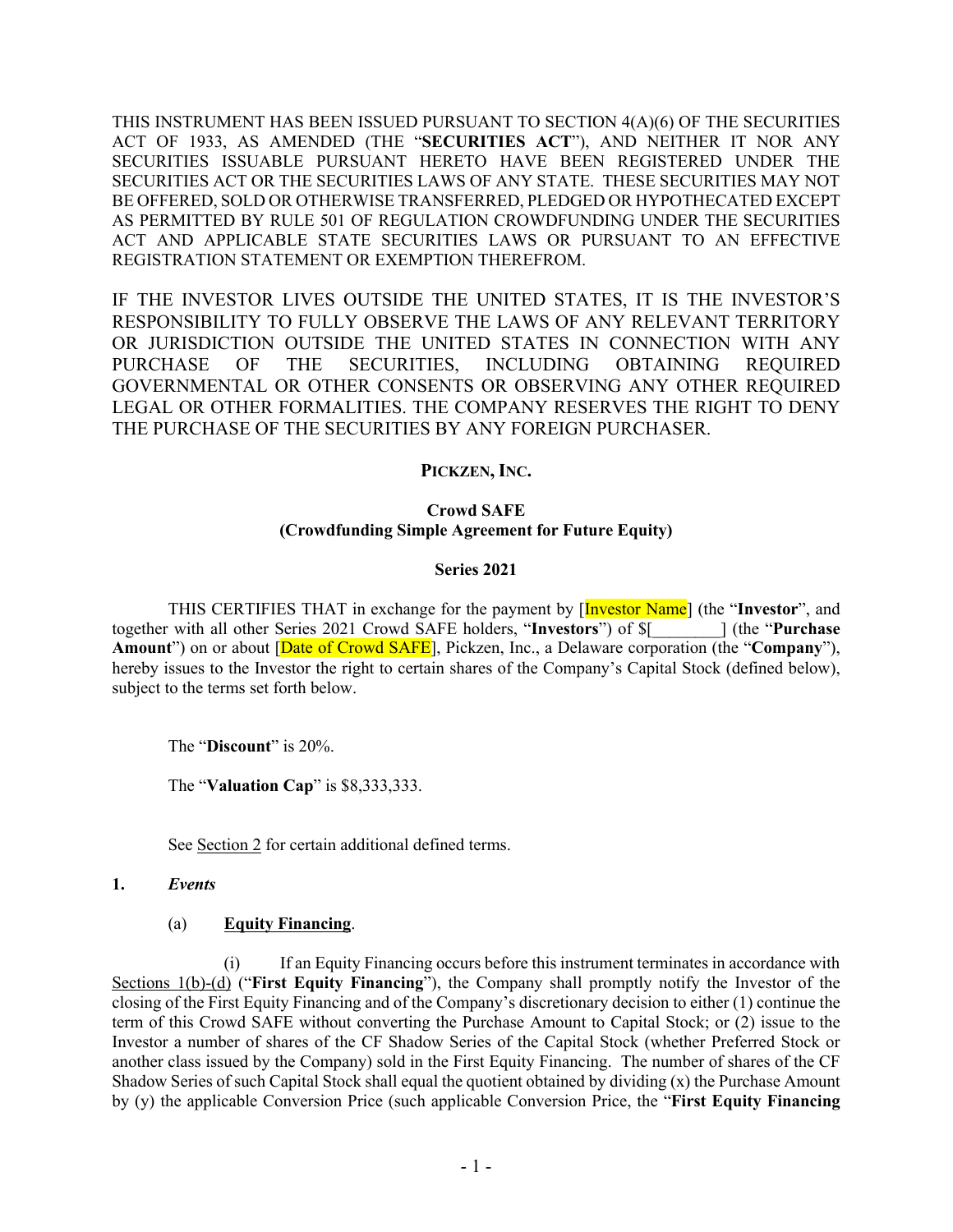### **Price**").

(ii) If the Company elects to continue the term of this Crowd SAFE past the First Equity Financing and another Equity Financing occurs before the termination of this Crowd SAFE in accordance with Sections 1(b)-(d) (each, a "**Subsequent Equity Financing**"), the Company shall promptly notify the Investor of the closing of the Subsequent Equity Financing and of the Company's discretionary decision to either (1) continue the term of this Crowd SAFE without converting the Investor's Purchase Amount to Capital Stock; or (2) issue to the Investor a number of shares of the CF Shadow Series of the Capital Stock (whether Preferred Stock or another class issued by the Company) sold in the Subsequent Equity Financing. The number of shares of the CF Shadow Series of such Capital Stock shall equal to the quotient obtained by dividing  $(x)$  the Purchase Amount by  $(y)$  the First Equity Financing Price.

(iii) If the Investor fails to complete, execute and deliver any reasonable or necessary information and documentation requested by the Company or the Intermediary in order to effect the conversion of this Crowd SAFE, as contemplated in this Section 1(a), within thirty (30) calendar days of receipt of notice (whether actual or constructive) from the Company of the closing of the First Equity Financing, or Subsequent Equity Financing, as applicable, and of the Company's decision to convert this Crowd Safe to Capital Stock, then the Investor shall only be eligible to receive a cash payment equal to the Purchase Amount (or a lesser amount as described below), and the Company shall keep a record of the cash payment that the Investor is entitled to claim; provided, that any unclaimed cash payment amount shall be subject to applicable state escheatment laws. If there are not enough funds to pay the Investor and holders of other Crowd SAFEs that failed to act as required herein (collectively, the "**Cash-Default Investors**") in full, then all of the Company's available funds will be allocated with equal priority and pro rata among the Cash-Default Investors to claim in proportion to their Purchase Amounts.

### (b) **Liquidity Event**.

(i) If there is a Liquidity Event before the termination of this instrument and before any Equity Financing, the Investor must select, at its option, within thirty (30) days of receiving notice (whether actual or constructive), either (1) to receive a cash payment equal to the Purchase Amount (or a lesser amount as described below) or (2) to receive from the Company a number of shares of Common Stock equal to the Purchase Amount (or a lesser amount as described below) divided by the Liquidity Price.

(ii) If there is a Liquidity Event after one or more Equity Financings have occurred but before the termination of this instrument, the Investor must select, at its option, within thirty (30) days of receiving notice (whether actual or constructive), either (1) to receive a cash payment equal to the Purchase Amount (or a lesser amount as described below) or (2) to receive from the Company a number of shares of the most recent issued Capital Stock (whether Preferred Stock or another class issued by the Company) equal to the Purchase Amount divided by the First Equity Financing Price. Shares of Capital Stock granted in connection therewith shall have the same liquidation rights and preferences as the shares of Capital Stock issued in connection with the Company's most recent Equity Financing.

(iii) If there are not enough funds to pay the Investor and holders of other Crowd SAFEs (collectively, the "**Cash-Out Investors**") in full, then all of the Company's available funds will be distributed with equal priority and pro rata among the Cash-Out Investors in proportion to their Purchase Amounts. In connection with this Section 1(b), the Purchase Amount (or a lesser amount as described below) will be due and payable by the Company to the Investor immediately prior to, or concurrent with, the consummation of the Liquidity Event.

Notwithstanding Sections  $1(b)(i)(2)$  or  $1(b)(ii)(2)$ , if the Company's board of directors determines in good faith that delivery of Capital Stock to the Investor pursuant to Section  $1(b)(i)(2)$  or Section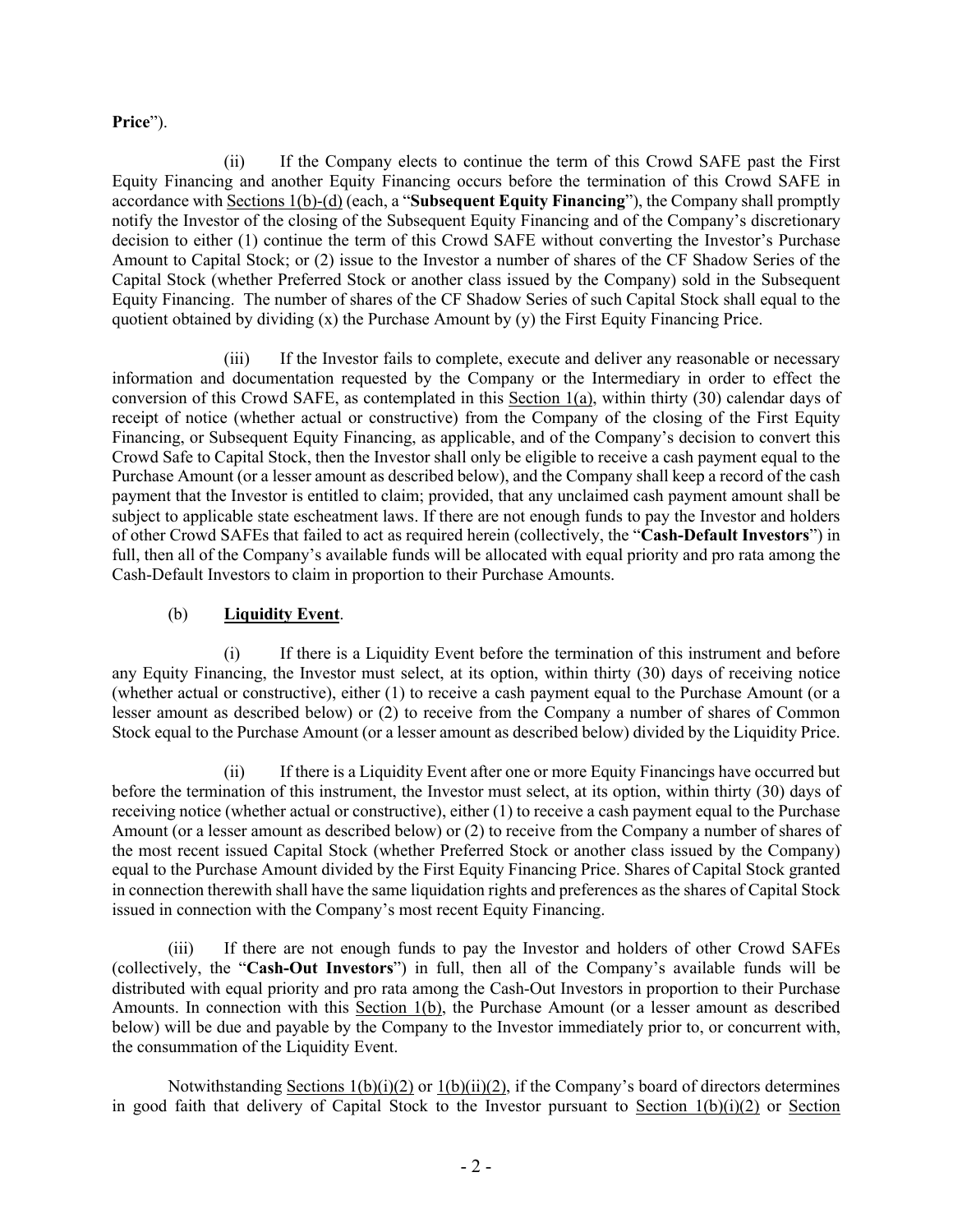$1(b)(ii)(2)$  would violate applicable law, rule or regulation, then the Company shall deliver to Investor in lieu thereof, a cash payment equal to the fair market value of such Capital Stock, as determined in good faith by the Company's board of directors.

If the Investor fails to (i) complete, execute and deliver any reasonable or necessary information and documentation requested by the Company or the Intermediary in order to effect the conversion of this Crowd SAFE or (ii) notify Company of its selection to receive the cash payment or shares of the most recently issued Capital Stock, as contemplated in this Section 1(b), within thirty (30) calendar days of receipt of notice (whether actual or constructive) from the Company of such Liquidity Event, then the Investor shall only be eligible to receive the cash payment option, and the Company shall keep a record of the cash payment contemplated in Section 1(b) that the Investor is entitled to claim; provided, that any unclaimed cash payment amount shall [be](https://www.lawinsider.com/clause/escheatment) subject to applicable state escheatment laws.

(c) **Dissolution Event**. If there is a Dissolution Event before this instrument terminates in accordance with Sections 1(a) or 1(b), subject to the preferences applicable to any series of Preferred Stock, the Company will distribute its entire assets legally available for distribution with equal priority among the (i) Investors (on an as converted basis based on a valuation of Common Stock as determined in good faith by the Company's board of directors at the time of Dissolution Event), (ii) all other holders of instruments sharing in the assets of the Company at the same priority as holders of Common Stock upon a Dissolution Event and (iii) and all holders of Common Stock.

(d) **Termination**. This instrument will terminate (without relieving the Company or the Investor of any obligations arising from a prior breach of or non-compliance with this instrument) upon the earlier to occur: (i) the issuance of shares, whether in Capital Stock or in the CF Shadow Series, to the Investor pursuant to Section 1(a) or Section 1(b); or (ii) the payment, or setting aside for payment, of amounts due to the Investor pursuant to Sections  $1(b)$  or  $1(c)$ .

# **2.** *Definitions*

"**Capital Stock**" means the capital stock of the Company, including, without limitation, Common Stock and Preferred Stock.

"**CF Shadow Series**" shall mean a non-voting series of Capital Stock that is otherwise identical in all respects to the shares of Capital Stock (whether Preferred Stock or another class issued by the Company) issued in the relevant Equity Financing (e.g*.*, if the Company sells Series A Preferred Stock in an Equity Financing, the Shadow Series would be Series A-CF Preferred Stock), except that:

> (i) CF Shadow Series shareholders shall have no voting rights and shall not be entitled to vote on any matter that is submitted to a vote or for the consent of the stockholders of the Company;

> (ii) Each of the CF Shadow Series shareholders shall enter into a proxy agreement, in the form of Exhibit A attached hereto, appointing the Intermediary or its designee as its irrevocable proxy with respect to any matter to which CF Shadow Series shareholders are entitled to vote by law. Entering into such proxy agreement is a condition of receiving CF Shadow Shares and such agreement provides that the Intermediary or its designee will vote with the majority of the holders of the relevant class of the Company's Capital Stock on any matters to which the proxy agreement applies; and

> (iii) CF Shadow Series shareholders have no information or inspection rights, except with respect to such rights deemed not waivable by laws.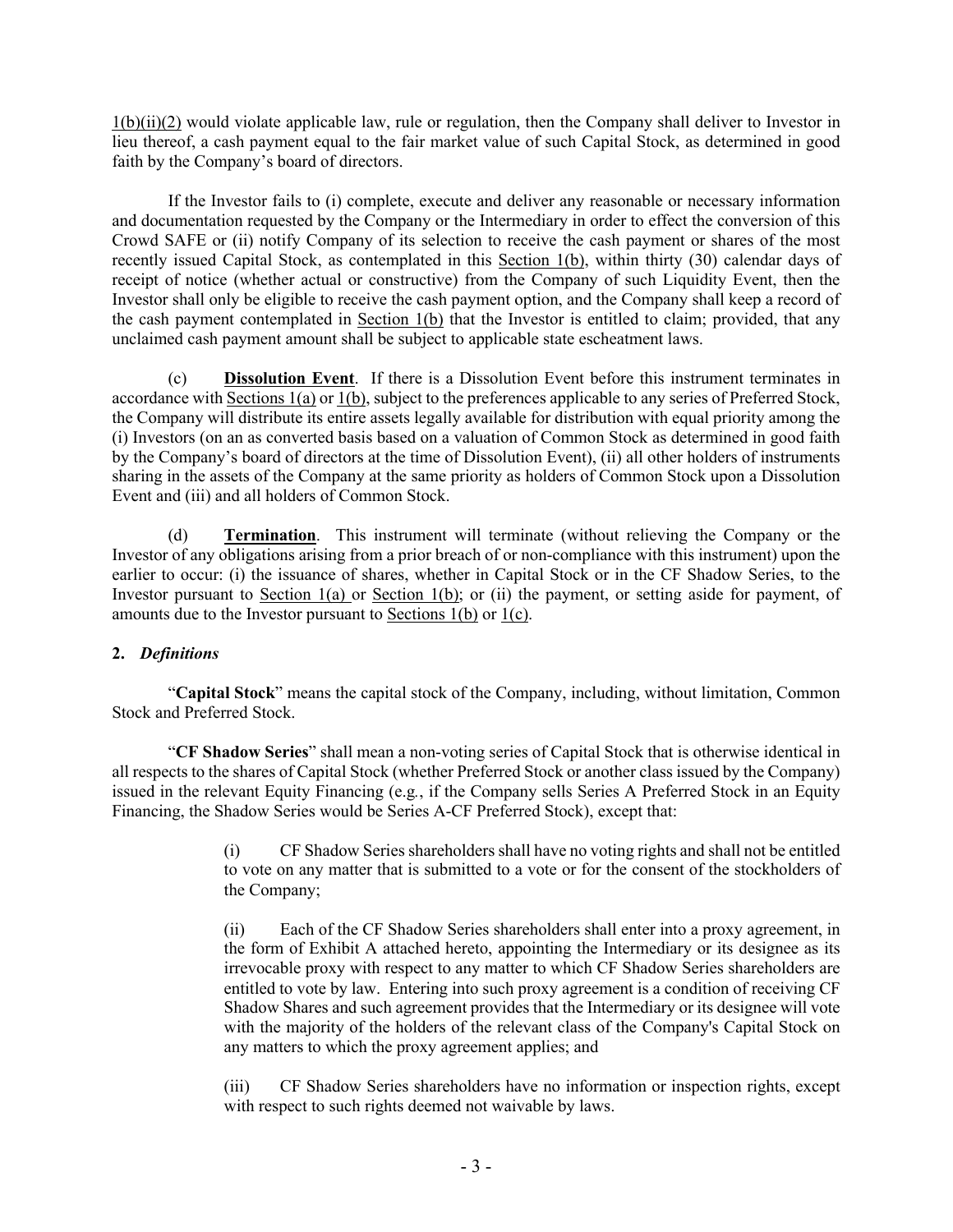"**Change of Control**" means (i) a transaction or series of related transactions in which any "person" or "group" (within the meaning of Sections 13(d) and 14(d) of the Securities Exchange Act of 1934, as amended), becomes the "beneficial owner" (as defined in Rule 13d-3 under the Securities Exchange Act of 1934, as amended), directly or indirectly, of more than 50% of the outstanding voting securities of the Company having the right to vote for the election of members of the Company's board of directors, (ii) any reorganization, merger or consolidation of the Company, other than a transaction or series of related transactions in which the holders of the voting securities of the Company outstanding immediately prior to such transaction or series of related transactions retain, immediately after such transaction or series of related transactions, at least a majority of the total voting power represented by the outstanding voting securities of the Company or such other surviving or resulting entity or (iii) a sale, lease or other disposition of all or substantially all of the assets of the Company.

"**Common Stock**" means common stock, par value \$0.00001 per share, of the Company.

"**Conversion Price**" means either: (i) the SAFE Price or (ii) the Discount Price, whichever calculation results in a greater number of shares of Capital Stock.

"**Discount Price**" means the product of (i) the price per share of Capital Stock sold in an Equity Financing and (ii) 100% less the Discount.

"**Dissolution Event**" means (i) a voluntary termination of operations, (ii) a general assignment for the benefit of the Company's creditors, (iii) the commencement of a case (whether voluntary or involuntary) seeking relief under Title 11 of the United States Code (the "Bankruptcy Code"), or (iv) any other liquidation, dissolution or winding up of the Company (excluding a Liquidity Event), whether voluntary or involuntary.

"**Equity Financing**" shall mean the next sale (or series of related sales) by the Company of its Equity Securities to one or more third parties following the date of this instrument from which the Company receives gross proceeds of not less than \$1,000,000 cash or cash equivalent (excluding the conversion of any instruments convertible into or exercisable or exchangeable for Capital Stock, such as SAFEs or convertible promissory notes) with the principal purpose of raising capital.

"**Equity Securities**" shall mean Common Stock or Preferred Stock or any securities convertible into, exchangeable for or conferring the right to purchase (with or without additional consideration) Common Stock or Preferred Stock, except in each case, (i) any security granted, issued and/or sold by the Company to any director, officer, employee, advisor or consultant of the Company in such capacity for the primary purpose of soliciting or retaining his, her or its services, (ii) any convertible promissory notes issued by the Company, and (iii) any SAFEs issued.

"**Fully Diluted Capitalization**" shall mean the aggregate number, as of immediately prior to the First Equity Financing, of issued and outstanding shares of Capital Stock, assuming full conversion or exercise of all convertible and exercisable securities then outstanding, including shares of convertible Preferred Stock and all outstanding vested or unvested options or warrants to purchase Capital Stock, but excluding (i) the issuance of all shares of Capital Stock reserved and available for future issuance under any of the Company's existing equity incentive plans, (ii) convertible promissory notes issued by the Company, (iii) any SAFEs, and (iv) any equity securities that are issuable upon conversion of any outstanding convertible promissory notes or SAFEs.

"**Intermediary**" means OpenDeal Portal LLC, a registered securities crowdfunding portal CRD#283874, or a qualified successor.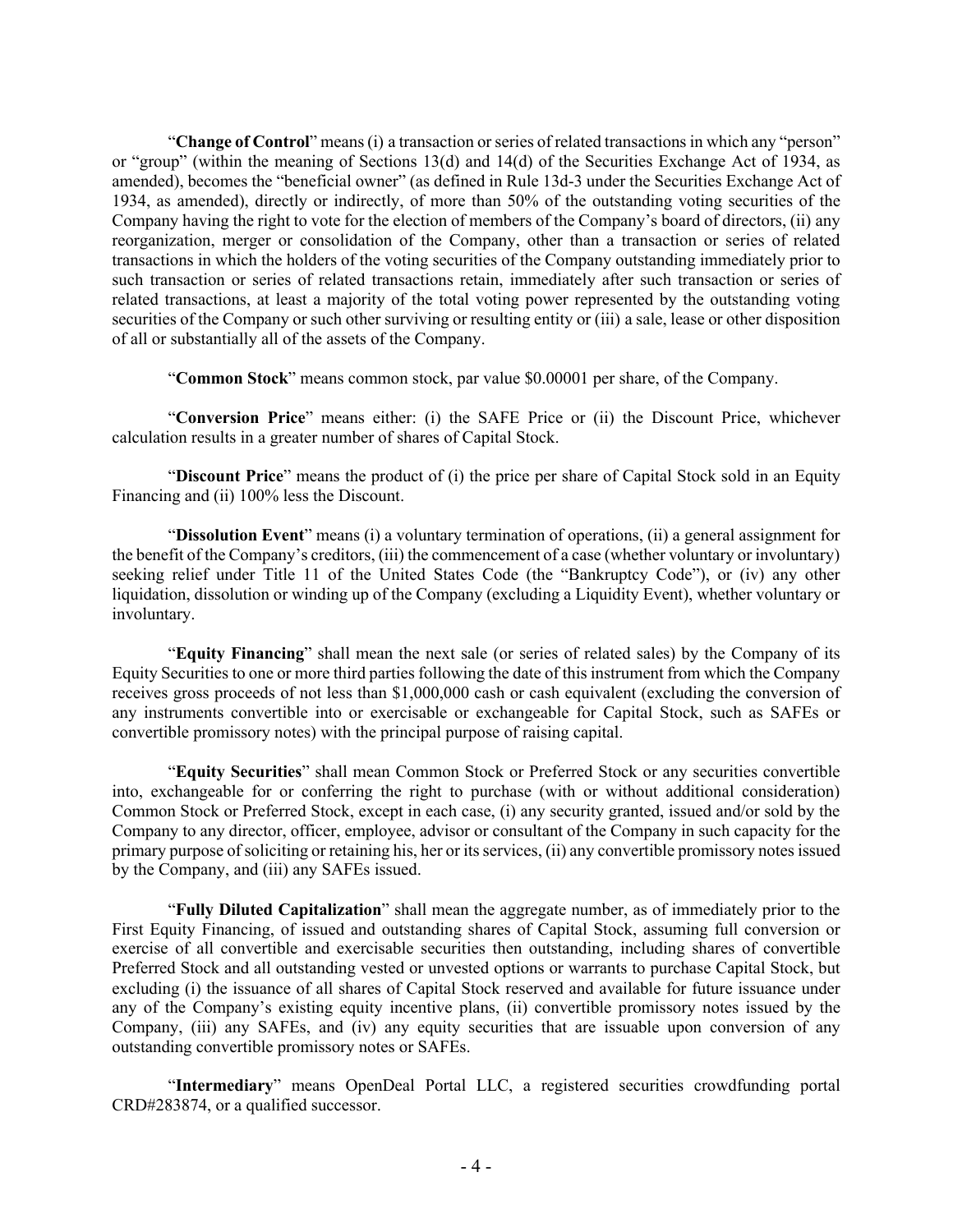"**IPO**" means: (A) the completion of an underwritten initial public offering of Capital Stock by the Company pursuant to: (I) a final prospectus for which a receipt is issued by a securities commission of the United States or of a province of Canada, or (II) a registration statement which has been filed with the United States Securities and Exchange Commission and is declared effective to enable the sale of Capital Stock by the Company to the public, which in each case results in such equity securities being listed and posted for trading or quoted on a recognized exchange; or (B) the completion of a reverse merger or takeover whereby an entity (I) whose securities are listed and posted for trading or quoted on a recognized exchange, or (II) is a reporting issuer in the United States or the equivalent in any foreign jurisdiction, acquires all of the issued and outstanding Capital Stock of the Company.

"**Liquidity Capitalization**" means the number, as of immediately prior to the Liquidity Event, of shares of the Company's capital stock (on an as-converted basis) outstanding, assuming exercise or conversion of all outstanding vested and unvested options, warrants and other convertible securities, but excluding: (i) shares of Capital Stock reserved and available for future grant under any equity incentive or similar plan; (ii) any SAFEs; and (iii) convertible promissory notes.

"**Liquidity Event**" means a Change of Control or an IPO.

"**Liquidity Price**" means the price per share equal to (x) the Valuation Cap divided by (y) the Liquidity Capitalization.

"**Lock-up Period**" means the period commencing on the date of the final prospectus relating to the Company's IPO, and ending on the date specified by the Company and the managing underwriter(s). Such period shall not exceed one hundred eighty (180) days, or such other period as may be requested by the Company or an underwriter to accommodate regulatory restrictions on (i) the publication or other distribution of research reports, and (ii) analyst recommendations and opinions.

"**Preferred Stock**" means the preferred stock of the Company.

"**Regulation CF**" means Regulation Crowdfunding promulgated under the Securities Act.

"**SAFE**" means any simple agreement for future equity (or other similar agreement), including a Crowd SAFE, which is issued by the Company for bona fide financing purposes and which may convert into Capital Stock in accordance with its terms.

"**SAFE Price**" means the price per share equal to (x) the Valuation Cap divided by (y) the Fully Diluted Capitalization.

#### **3.** *Company Representations*

(a) The Company is a corporation duly incorporated, validly existing and in good standing under the laws of the state of its incorporation, and has the power and authority to own, lease and operate its properties and carry on its business as now conducted.

(b) The execution, delivery and performance by the Company of this instrument is within the power of the Company and, other than with respect to the actions to be taken when equity is to be issued to Investor, has been duly authorized by all necessary actions on the part of the Company. This instrument constitutes a legal, valid and binding obligation of the Company, enforceable against the Company in accordance with its terms, except as limited by bankruptcy, insolvency or other laws of general application relating to or affecting the enforcement of creditors' rights generally and general principles of equity. To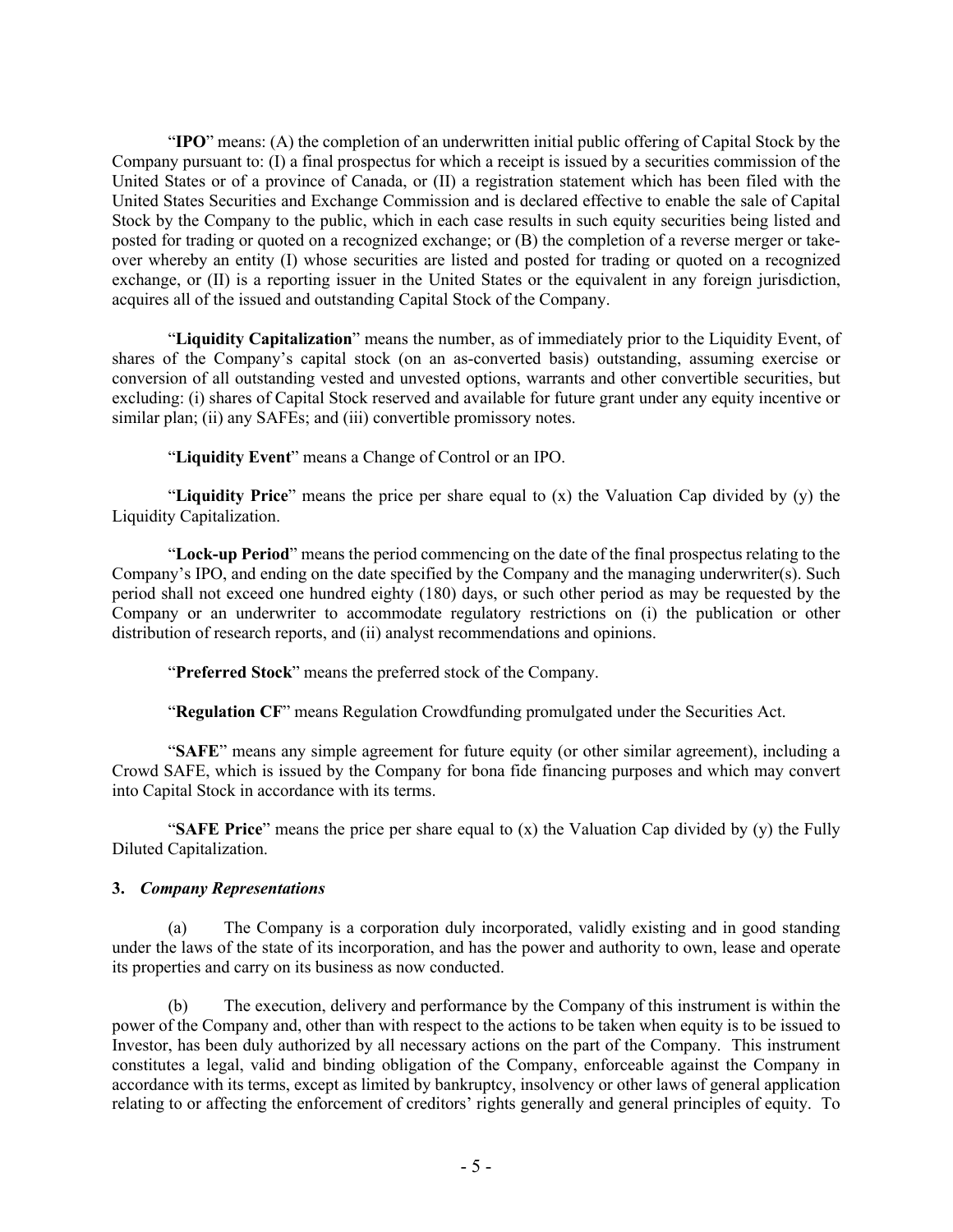the knowledge of the Company, it is not in violation of (i) its current charter or bylaws; (ii) any material statute, rule or regulation applicable to the Company; or (iii) any material indenture or contract to which the Company is a party or by which it is bound, where, in each case, such violation or default, individually, or together with all such violations or defaults, could reasonably be expected to have a material adverse effect on the Company.

(c) The performance and consummation of the transactions contemplated by this instrument do not and will not: (i) violate any material judgment, statute, rule or regulation applicable to the Company; (ii) result in the acceleration of any material indenture or contract to which the Company is a party or by which it is bound; or (iii) result in the creation or imposition of any lien upon any property, asset or revenue of the Company or the suspension, forfeiture, or nonrenewal of any material permit, license or authorization applicable to the Company, its business or operations.

(d) No consents or approvals are required in connection with the performance of this instrument, other than: (i) the Company's corporate approvals; (ii) any qualifications or filings under applicable securities laws; and (iii) necessary corporate approvals for the authorization of shares of CF Shadow Series issuable pursuant to Section 1.

(e) The Company shall, prior to the conversion of this instrument, reserve from its authorized but unissued shares of Capital Stock for issuance and delivery upon the conversion of this instrument, such number of shares of the Capital Stock as necessary to effect the conversion contemplated by this instrument, and, from time to time, will take all steps necessary to amend its charter to provide sufficient authorized numbers of shares of the Capital Stock issuable upon the conversion of this instrument. All such shares shall be duly authorized, and when issued upon any such conversion, shall be validly issued, fully paid and non-assessable, free and clear of all liens, security interests, charges and other encumbrances or restrictions on sale and free and clear of all preemptive rights, except encumbrances or restrictions arising under federal or state securities laws.

(f) The Company is (i) not required to file reports pursuant to Section 13 or Section 15(d) of the Exchange Act, (ii) not an investment company as defined in Section 3 of the Investment Company Act of 1940 (the "**Investment Company Act**"), and is not excluded from the definition of investment company by Section 3(b) or Section 3(c) of the Investment Company Act, (iii) not disqualified from selling securities under Rule 503(a) of Regulation CF, (iv) not barred from selling securities under Section  $4(a)(6)$  of the Securities Act due to a failure to make timely annual report filings, (vi) not planning to engage in a merger or acquisition with an unidentified company or companies, and (vii) organized under, and subject to, the laws of a state or territory of the United States or the District of Columbia.

(g) The Company has, or will shortly after the issuance of this instrument, engage a transfer agent registered with the U.S. Securities and Exchange Commission to act as the sole registrar and transfer agent for the Company with respect to the Crowd SAFE.

(h) The Company is (i) not required to file reports pursuant to section 13 or section 15(d) of the Securities Exchange Act of 1934 (the "**Exchange Act**"), (ii) not an investment company as defined in section 3 of the Investment Company Act of 1940, and is not excluded from the definition of investment company by section  $3(b)$  or section  $3(c)$  of such Act, (iii) not disqualified from selling securities under Rule  $503(a)$  of Regulation CF, (iv) not barred from selling securities under  $\frac{84(a)}{6}$  due to a failure to make timely annual report filings, (vi) not planning to engage in a merger or acquisition with an unidentified company or companies, and (vii) organized under, and subject to, the laws of a state or territory of the United States or the District of Columbia.

# **4.** *Investor Representations*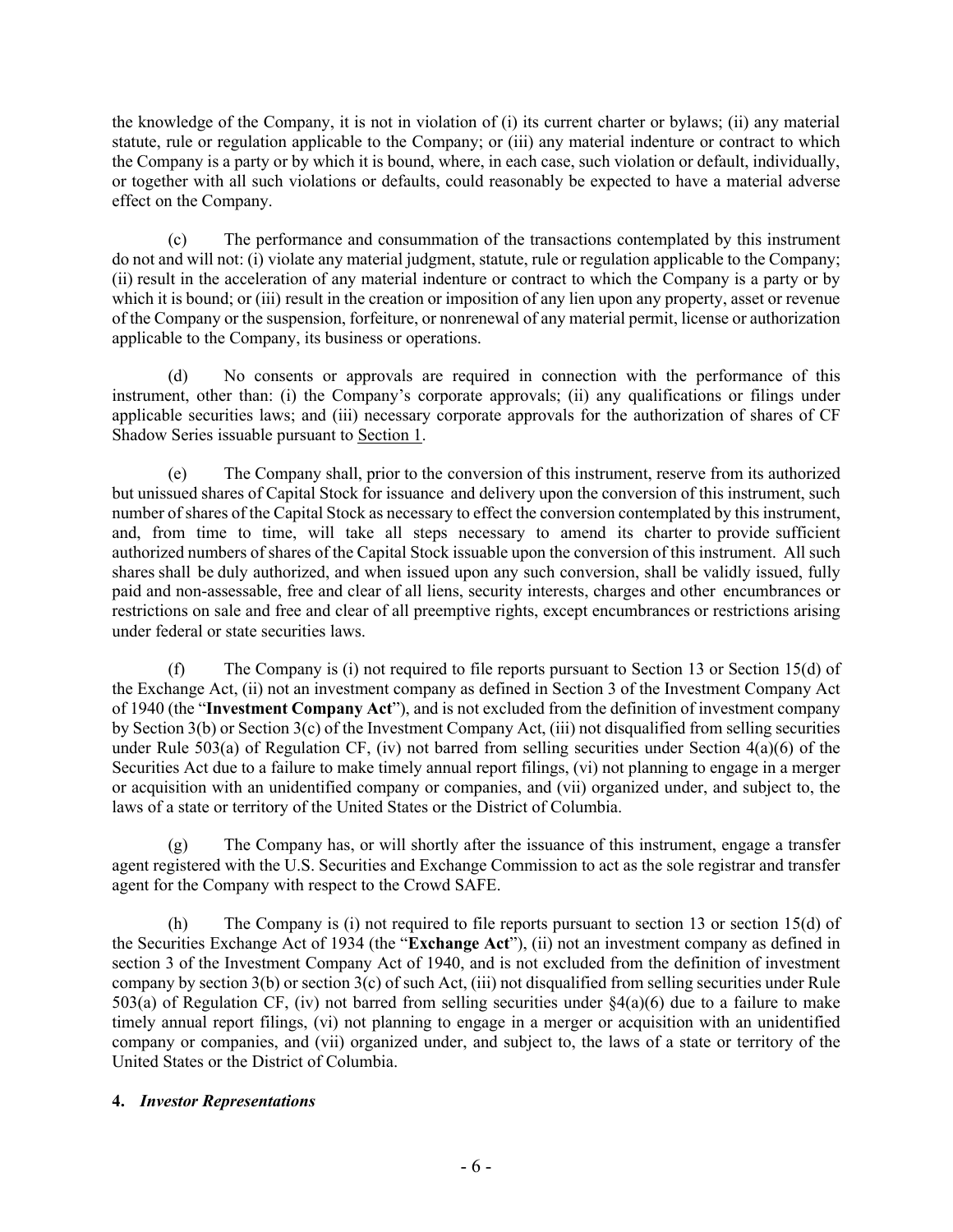(a) The Investor has full legal capacity, power and authority to execute and deliver this instrument and to perform its obligations hereunder. This instrument constitutes a valid and binding obligation of the Investor, enforceable in accordance with its terms, except as limited by bankruptcy, insolvency or other laws of general application relating to or affecting the enforcement of creditors' rights generally and general principles of equity.

(b) The Investor has been advised that this instrument and the underlying securities have not been registered under the Securities Act or any state securities laws and are offered and sold hereby pursuant to Section 4(a)(6) of the Securities Act. The Investor understands that neither this instrument nor the underlying securities may be resold or otherwise transferred unless they are registered under the Securities Act and applicable state securities laws or pursuant to Rule 501 of Regulation CF, in which case certain state transfer restrictions may apply.

(c) The Investor is purchasing this instrument and the securities to be acquired by the Investor hereunder for its own account for investment, not as a nominee or agent, and not with a view to, or for resale in connection with, the distribution thereof, and the Investor has no present intention of selling, granting any participation in, or otherwise distributing the same. The Investor understands that the Securities have not been, and will not be, registered under the Securities Act or any state securities laws, by reason of specific exemptions under the provisions thereof which depend upon, among other things, the bona fide nature of the investment intent and the accuracy of each Investor's representations as expressed herein.

(d) The Investor acknowledges, and is purchasing this instrument in compliance with, the investment limitations set forth in Rule  $100(a)(2)$  of Regulation CF, promulgated under Section  $4(a)(6)(B)$ of the Securities Act.

(e) The Investor acknowledges that the Investor has received all the information the Investor has requested from the Company and the Investor considers necessary or appropriate for deciding whether to acquire this instrument and the underlying securities, and the Investor represents that the Investor has had an opportunity to ask questions and receive answers from the Company regarding the terms and conditions of this instrument and the underlying securities and to obtain any additional information necessary to verify the accuracy of the information given to the Investor. In deciding to purchase this instrument, the Investor is not relying on the advice or recommendations of the Company or of the Intermediary and the Investor has made its own independent decision that an investment in this instrument and the underlying securities is suitable and appropriate for the Investor. The Investor understands that no federal or state agency has passed upon the merits or risks of an investment in this instrument and the underlying securities or made any finding or determination concerning the fairness or advisability of this investment.

(f) The Investor understands and acknowledges that as a Crowd SAFE investor, the Investor shall have no voting, information or inspection rights, aside from any disclosure requirements the Company is required to make under relevant securities regulations.

(g) The Investor understands that no public market now exists for any of the securities issued by the Company, and that the Company has made no assurances that a public market will ever exist for this instrument and the securities to be acquired by the Investor hereunder.

(h) The Investor is not (i) a citizen or resident of a geographic area in which the purchase or holding of the Crowd SAFE and the underlying securities is prohibited by applicable law, decree, regulation, treaty, or administrative act, (ii) a citizen or resident of, or located in, a geographic area that is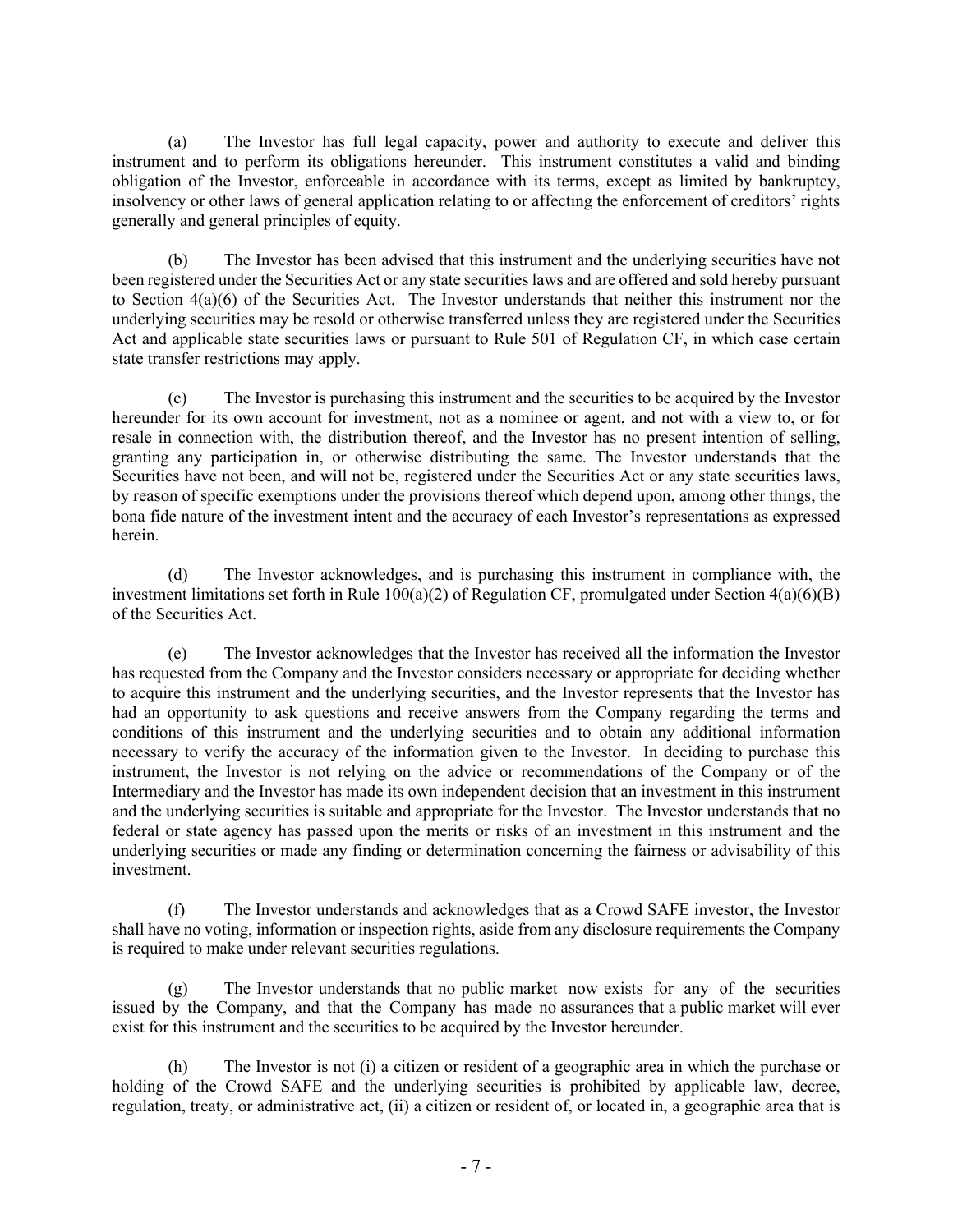subject to U.S. or other applicable sanctions or embargoes, or (iii) an individual, or an individual employed by or associated with an entity, identified on the U.S. Department of Commerce's Denied Persons or Entity List, the U.S. Department of Treasury's Specially Designated Nationals List, the U.S. Department of State's Debarred Parties List or other applicable sanctions lists. Investor hereby represents and agrees that if Investor's country of residence or other circumstances change such that the above representations are no longer accurate, Investor will immediately notify Company. Investor further represents and warrants that it will not knowingly sell or otherwise transfer any interest in the Crowd SAFE or the underlying securities to a party subject to U.S. or other applicable sanctions.

(i) If the Investor is not a United States person (as defined by Section 7701(a)(30) of the Internal Revenue Code of 1986, as amended), the Investor hereby represents that it has satisfied itself as to the full observance of the laws of its jurisdiction in connection with any invitation, subscription and payment for, and continued ownership of, its beneficial interest in the Crowd SAFE and the underlying securities will not violate any applicable securities or other laws of the Investor's jurisdiction, including (i) the legal requirements within its jurisdiction for the subscription and the purchase of its beneficial interest in the Crowd SAFE; (ii) any foreign exchange restrictions applicable to such subscription and purchase; (iii) any governmental or other consents that may need to be obtained; and (iv) the income tax and other tax consequences, if any, that may be relevant to the purchase, holding, conversion, redemption, sale, or transfer of its beneficial interest in the Crowd SAFE and the underlying securities. The Investor acknowledges that the Company has taken no action in foreign jurisdictions with respect to the Crowd SAFE (and the Investor's beneficial interest therein) and the underlying securities.

(j) If the Investor is a corporate entity: (i) such corporate entity is duly incorporated, validly existing and in good standing under the laws of the state of its incorporation, and has the power and authority to enter into this Crowd SAFE; (ii) the execution, delivery and performance by the Investor of the Agreement is within the power of the Investor and has been duly authorized by all necessary actions on the part of the Investor; (iii) to the knowledge of the Investor, it is not in violation of its current charter or bylaws, any material statute, rule or regulation applicable to the Investor; and (iv) the performance the Agreement does not and will not violate any material judgment, statute, rule or regulation applicable to the Investor; result in the acceleration of any material indenture or contract to which the Investor is a party or by which it is bound, or otherwise result in the creation or imposition of any lien upon the Purchase Amount.

(k) The Investor further acknowledges that it has read, understood, and had ample opportunity to ask Company questions about its business plans, "Risk Factors," and all other information presented in the Company's Form C and the offering documentation filed with the SEC.

(l) The Investor represents that the Investor understands the substantial likelihood that the Investor will suffer a **TOTAL LOSS** of all capital invested, and that Investor is prepared to bear the risk of such total loss.

# **5.** *Transfer Restrictions*.

(a) The Investor hereby agrees that during the Lock-up Period it will not, without the prior written consent of the managing underwriter: (A) lend; offer; pledge; sell; contract to sell; sell any option or contract to purchase; purchase any option or contract to sell; grant any option, right, or warrant to purchase; or otherwise transfer or dispose of, directly or indirectly, any shares of Common Stock or any securities convertible into or exercisable or exchangeable (directly or indirectly) for Common Stock (whether such shares or any such securities are then owned by the Investor or are thereafter acquired); or (B) enter into any swap or other arrangement that transfers to another, in whole or in part, any of the economic consequences of ownership of such securities; whether any such transaction described in clause (A) or (B) above is to be settled by delivery of Common Stock or other securities, in cash, or otherwise.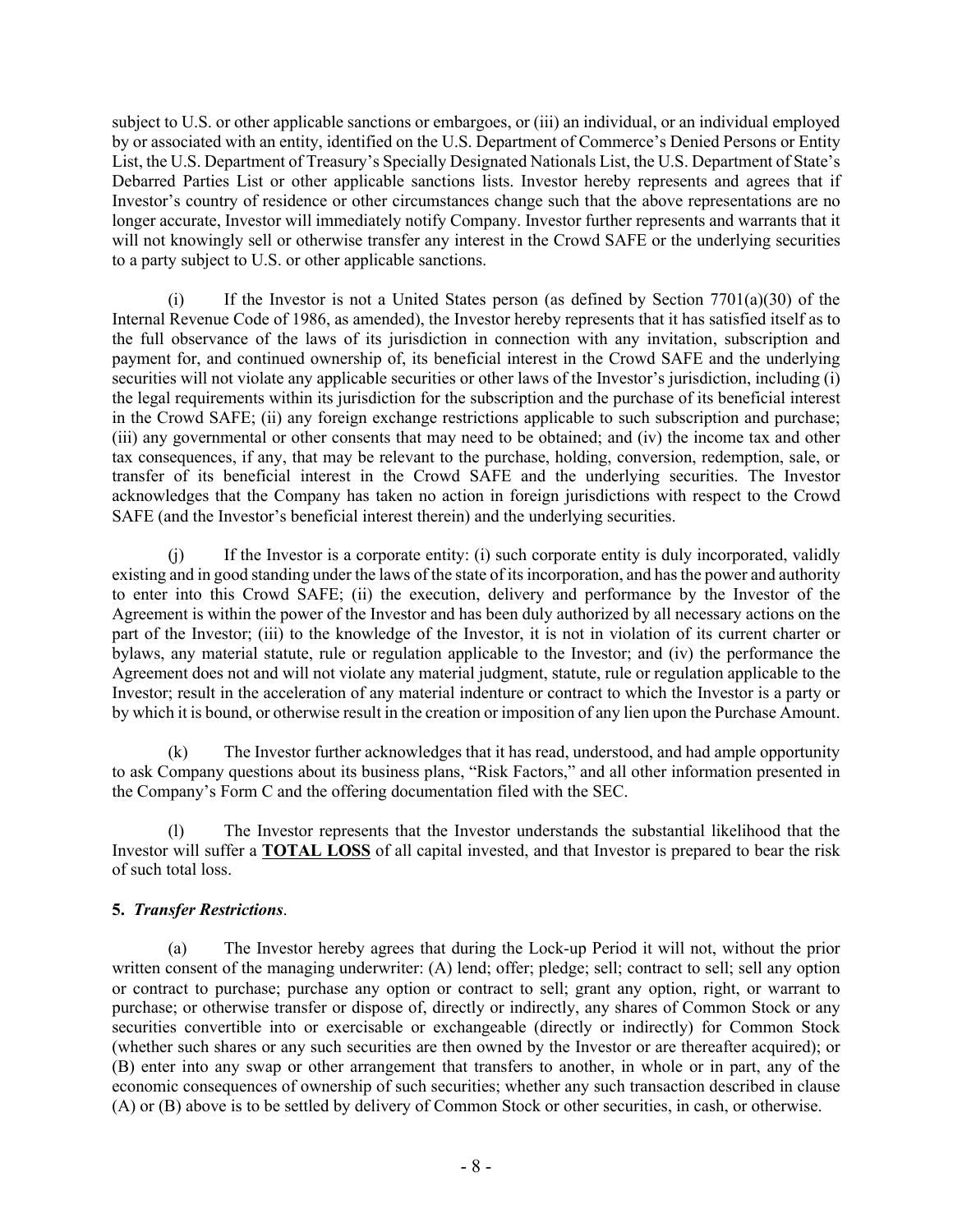(b) The foregoing provisions of Section 5(a) will: (x) apply only to the IPO and will not apply to the sale of any shares to an underwriter pursuant to an underwriting agreement; (y) not apply to the transfer of any shares to any trust for the direct or indirect benefit of the Investor or the immediate family of the Investor, provided that the trustee of the trust agrees to be bound in writing by the restrictions set forth herein, and provided further that any such transfer will not involve a disposition for value; and (z) be applicable to the Investor only if all officers and directors of the Company are subject to the same restrictions and the Company uses commercially reasonable efforts to obtain a similar agreement from all stockholders individually owning more than 5% of the outstanding Common Stock or any securities convertible into or exercisable or exchangeable (directly or indirectly) for Common Stock. Notwithstanding anything herein to the contrary, the underwriters in connection with the IPO are intended third-party beneficiaries of Section 5(a) and will have the right, power and authority to enforce the provisions hereof as though they were a party hereto. The Investor further agrees to execute such agreements as may be reasonably requested by the underwriters in connection with the IPO that are consistent with Section 5(a) or that are necessary to give further effect thereto.

(c) In order to enforce the foregoing covenant, the Company may impose stop transfer instructions with respect to the Investor's registrable securities of the Company (and the Company shares or securities of every other person subject to the foregoing restriction) until the end of the Lock-up Period. The Investor agrees that a legend reading substantially as follows will be placed on all certificates representing all of the Investor's registrable securities of the Company (and the shares or securities of the Company held by every other person subject to the restriction contained in Section 5(a)):

THE SECURITIES REPRESENTED BY THIS CERTIFICATE ARE SUBJECT TO A LOCK-UP PERIOD BEGINNING ON THE EFFECTIVE DATE OF THE COMPANY'S REGISTRATION STATEMENT FILED UNDER THE SECURITIES ACT OF 1933, AS AMENDED, AS SET FORTH IN AN AGREEMENT BETWEEN THE COMPANY AND THE ORIGINAL HOLDER OF THESE SECURITIES, A COPY OF WHICH MAY BE OBTAINED AT THE COMPANY'S PRINCIPAL OFFICE. SUCH LOCK-UP PERIOD IS BINDING ON TRANSFEREES OF THESE SECURITIES.

(d) Without in any way limiting the representations and warranties set forth in Section 4 above, the Investor further agrees not to make any disposition of all or any portion of this instrument or the underlying securities unless and until the transferee has agreed in writing for the benefit of the Company to make the representations and warranties set out in Section 4 and the undertaking set out in Section 5(a) and:

(i) There is then in effect a registration statement under the Securities Act covering such proposed disposition and such disposition is made in accordance with such registration statement; or

(ii) The Investor shall have notified the Company of the proposed disposition and shall have furnished the Company with a detailed statement of the circumstances surrounding the proposed disposition and, if reasonably requested by the Company, the Investor shall have furnished the Company with an opinion of counsel reasonably satisfactory to the Company that such disposition will not require registration of such shares under the Securities Act.

(e) The Investor agrees that it shall not make any disposition of this instrument or any underlying securities to any of the Company's competitors, as determined by the Company in good faith.

(f) The Investor understands and agrees that the Company will place the legend set forth below or a similar legend on any book entry or other forms of notation evidencing this Crowd SAFE and any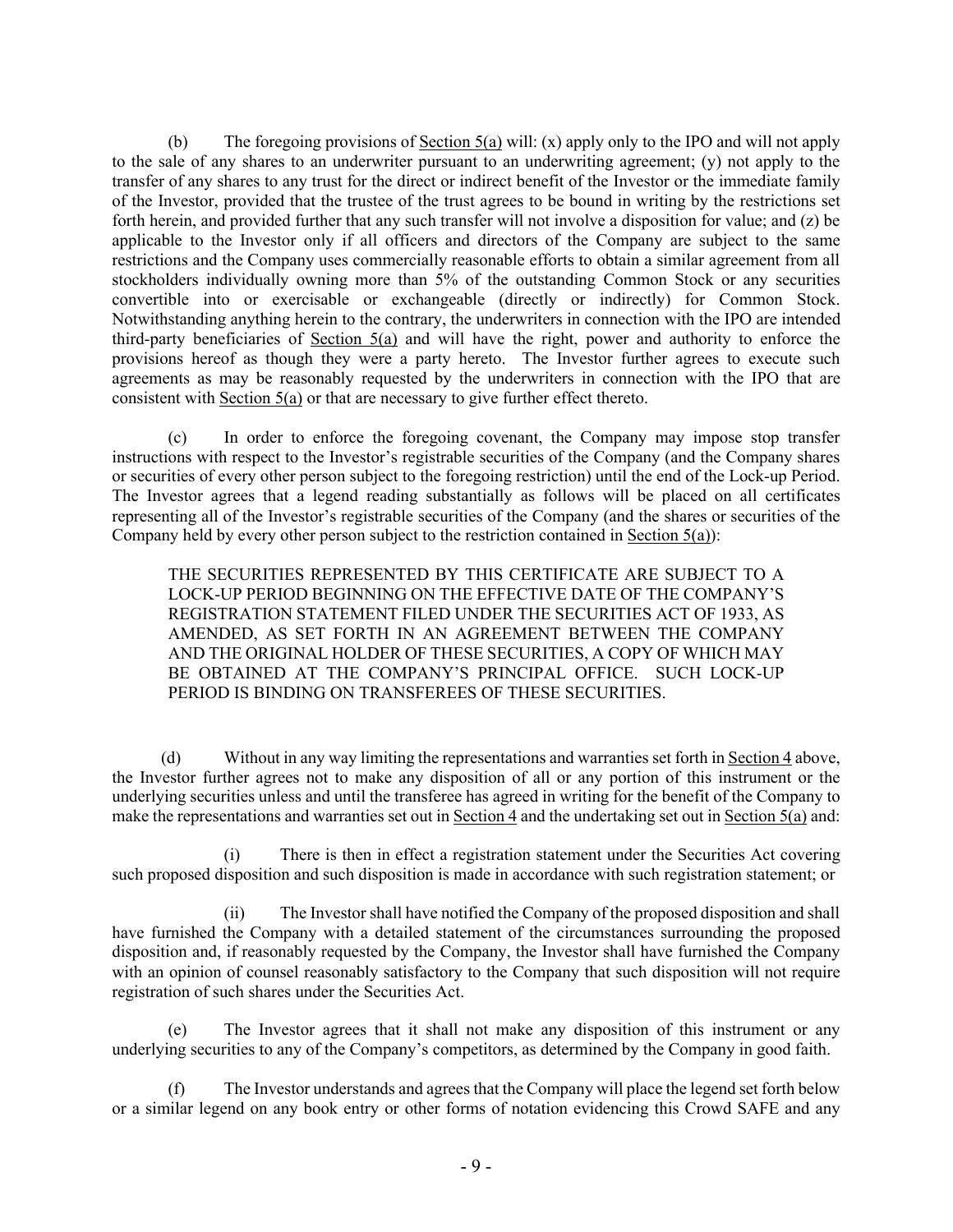certificates evidencing the underlying securities, together with any other legends that may be required by state or federal securities laws, the Company's charter or bylaws, any other agreement between the Investor and the Company or any agreement between the Investor and any third party:

THIS INSTRUMENT HAS BEEN ISSUED PURSUANT TO SECTION 4(A)(6) OF THE SECURITIES ACT OF 1933, AS AMENDED (THE "SECURITIES ACT"), AND NEITHER IT NOR ANY SECURITIES ISSUABLE PURSUANT HERETO HAVE BEEN REGISTERED UNDER THE SECURITIES ACT OR THE SECURITIES LAWS OF ANY STATE. THESE SECURITIES MAY NOT BE OFFERED, SOLD OR OTHERWISE TRANSFERRED, PLEDGED OR HYPOTHECATED EXCEPT AS PERMITTED BY RULE 501 OF REGULATION CROWDFUNDING UNDER THE SECURITIES ACT AND APPLICABLE STATE SECURITIES LAWS OR PURSUANT TO AN EFFECTIVE REGISTRATION STATEMENT OR EXEMPTION THEREFROM.

# **6.** *Miscellaneous*

(a) The Investor agrees to take any and all actions determined in good faith by the Company's board of directors to be advisable to reorganize this instrument and any shares of Capital Stock issued pursuant to the terms of this instrument into a special purpose vehicle or other entity designed to aggregate the interests of holders of Crowd SAFEs.

(b) Any provision of this instrument may be amended, waived or modified only upon the written consent of either (i) the Company and the Investor, or (ii) the Company and the majority of the Investors (calculated based on the Purchase Amount of each Investors Crowd SAFE).

(c) Any notice required or permitted by this instrument will be deemed sufficient when delivered personally or by overnight courier or sent by email to the relevant address listed on the signature page, or 48 hours after being deposited in the U.S. mail as certified or registered mail with postage prepaid, addressed to the party to be notified at such party's address listed on the signature page, as subsequently modified by written notice.

(d) The Investor is not entitled, as a holder of this instrument, to vote or receive dividends or be deemed the holder of Capital Stock for any purpose, nor will anything contained herein be construed to confer on the Investor, as such, any of the rights of a stockholder of the Company or any right to vote for the election of directors or upon any matter submitted to stockholders at any meeting thereof, or to give or withhold consent to any corporate action or to receive notice of meetings, or to receive subscription rights or otherwise until shares have been issued upon the terms described herein.

(e) Neither this instrument nor the rights contained herein may be assigned, by operation of law or otherwise, by either party without the prior written consent of the other; *provided, however*, that this instrument and/or the rights contained herein may be assigned without the Company's consent by the Investor to any other entity who directly or indirectly, controls, is controlled by or is under common control with the Investor, including, without limitation, any general partner, managing member, officer or director of the Investor, or any venture capital fund now or hereafter existing which is controlled by one or more general partners or managing members of, or shares the same management company with, the Investor; and *provided, further*, that the Company may assign this instrument in whole, without the consent of the Investor, in connection with a reincorporation to change the Company's domicile.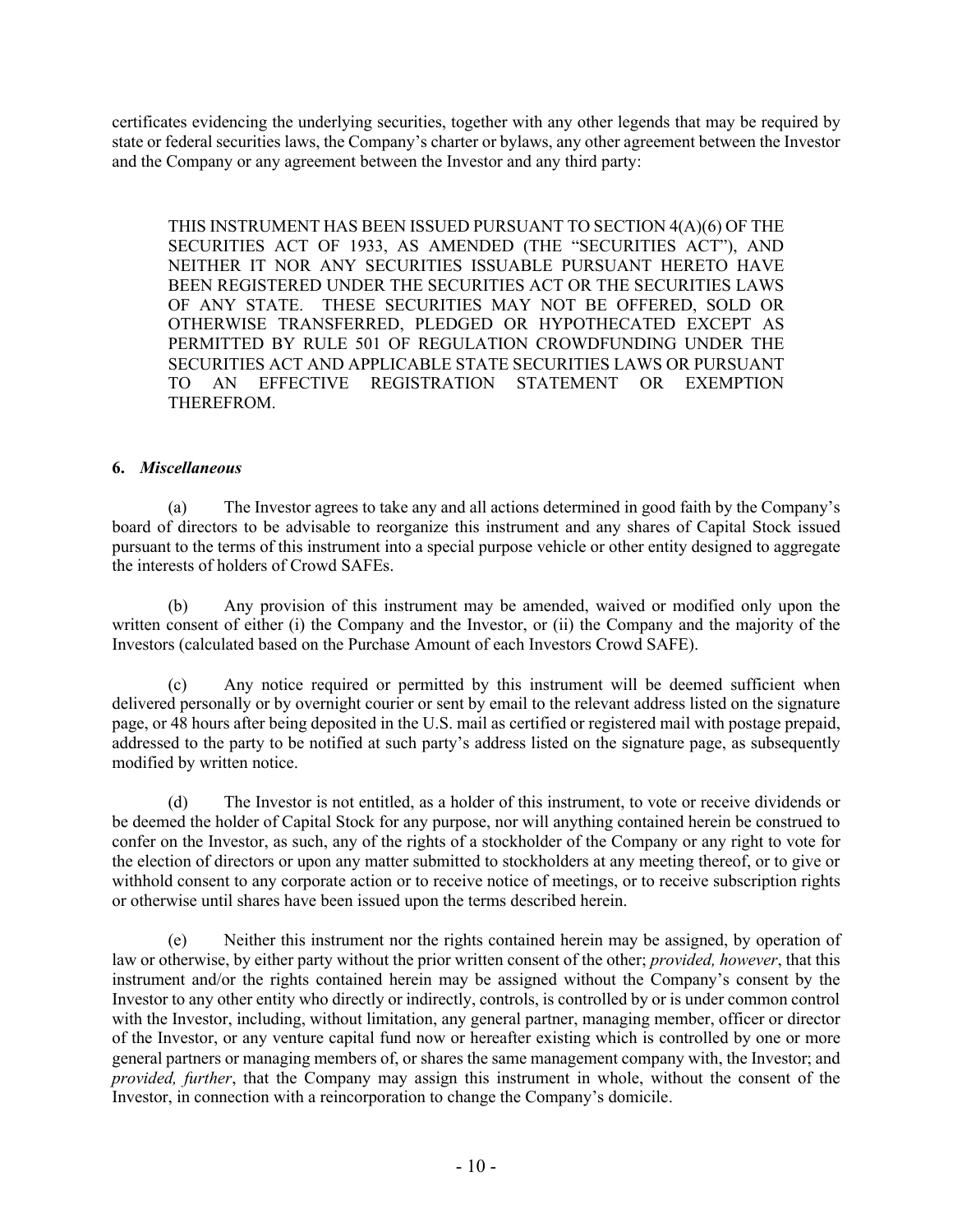(f) In the event any one or more of the terms or provisions of this instrument is for any reason held to be invalid, illegal or unenforceable, in whole or in part or in any respect, or in the event that any one or more of the terms or provisions of this instrument operate or would prospectively operate to invalidate this instrument, then such term(s) or provision(s) only will be deemed null and void and will not affect any other term or provision of this instrument and the remaining terms and provisions of this instrument will remain operative and in full force and effect and will not be affected, prejudiced, or disturbed thereby.

(g) All securities issued under this instrument may be issued in whole or fractional parts, in the Company's sole discretion.

(h) All rights and obligations hereunder will be governed by the laws of the State of Delaware, without regard to the conflicts of law provisions of such jurisdiction.

(i) Any dispute, controversy or claim arising out of, relating to or in connection with this instrument, including the breach or validity thereof, shall be determined by final and binding arbitration administered by the American Arbitration Association (the "**AAA**") under its Commercial Arbitration Rules and Mediation Procedures ("**Commercial Rules**"). The award rendered by the arbitrator shall be final, non-appealable and binding on the parties and may be entered and enforced in any court having jurisdiction. There shall be one arbitrator agreed to by the parties within twenty (20) days of receipt by respondent of the request for arbitration or, in default thereof, appointed by the AAA in accordance with its Commercial Rules. The place of arbitration shall be within twenty miles of the Company's principal place of business. Except as may be required by law or to protect a legal right, neither a party nor the arbitrator may disclose the existence, content or results of any arbitration without the prior written consent of the other parties.

(j) The parties acknowledge and agree that for United States federal and state income tax purposes this Crowd SAFE is, and at all times has been, intended to be characterized as stock, and more particularly as common stock for purposes of Sections 304, 305, 306, 354, 368, 1036 and 1202 of the Internal Revenue Code of 1986, as amended. Accordingly, the parties agree to treat this Crowd SAFE consistent with the foregoing intent for all United States federal and state income tax purposes (including, without limitation, on their respective tax returns or other informational statements).

(k) The Investor agrees any action contemplated by this Crowd SAFE and requested by the Company must be completed by the Investor within thirty (30) calendar days of receipt of the relevant notice (whether actual or constructive) to the Investor.

(*Signature page follows*)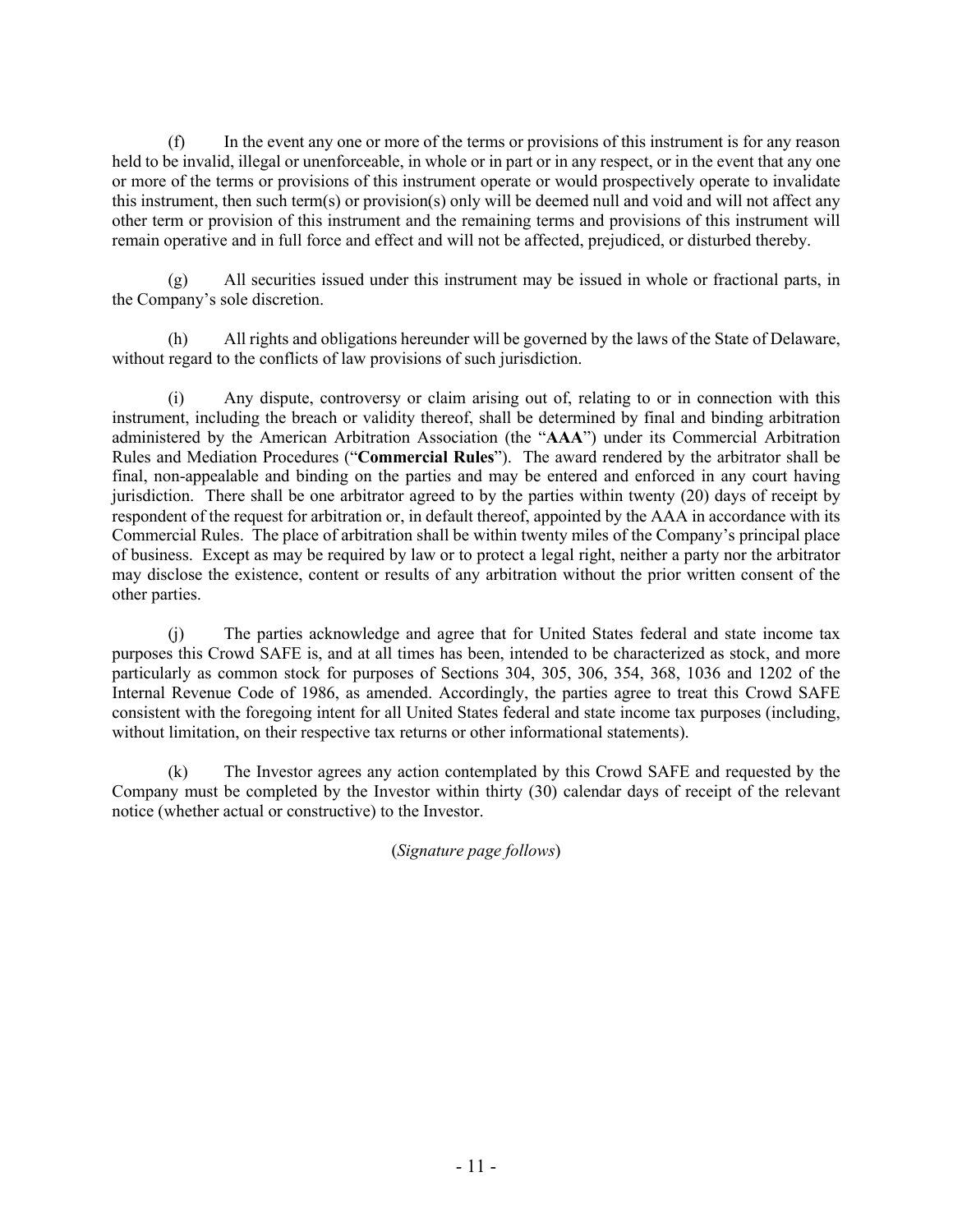IN WITNESS WHEREOF, the undersigned have caused this instrument to be duly executed and delivered.

# **PICKZEN, INC.**

By: Name: Brendan Medeiros Title: Chief Executive Officer Address: 20 Crestwood St, Fall River, MA 02720, USA Email: brendan@pickzen.com

### **INVESTOR:**

By: Name: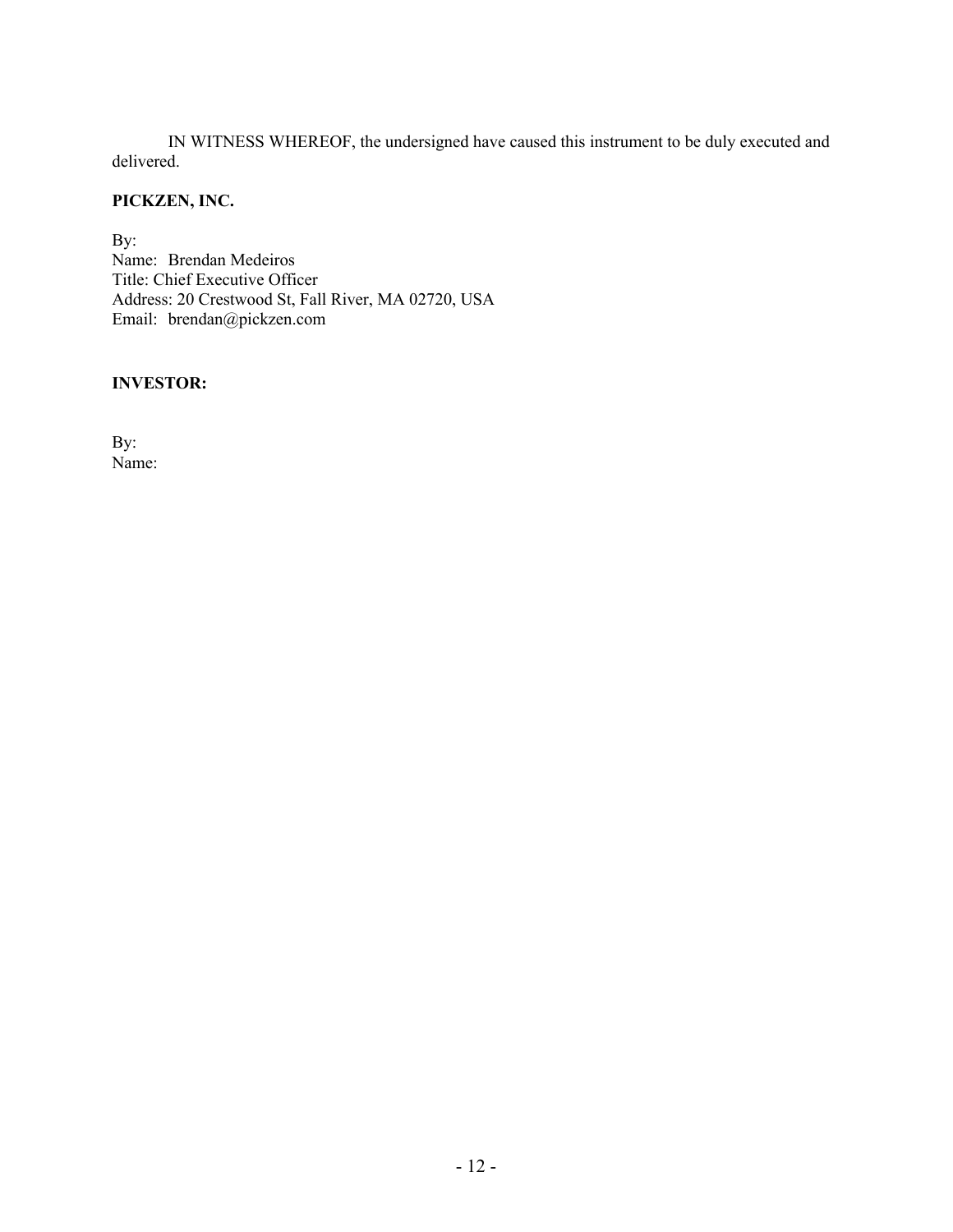#### **Exhibit A – CF Shadow Share Proxy**

#### **Irrevocable Proxy**

Reference is hereby made to a certain Crowdfunding Simple Agreement for Future Equity (the "*Crowd SAFE*") dated [Date of Crowd SAFE] between Pickzen, Inc., a Delaware corporation (the "*Company*") and [Investor Name] ("*Stockholder").* Capitalized terms used but not defined herein shall have the respective meanings ascribed thereto in the Crowd SAFE. In connection with a conversion of Stockholder's investment in the Crowd SAFE into Capital Stock of a CF Shadow Series (as defined in the Crowd SAFE) pursuant to the Crowd SAFE, the Stockholder and OpenDeal Portal LLC (the "*Intermediary*") as another holder of Capital Stock of a CF Shadow Series hereby agree as follows:

#### **1) Grant of Irrevocable Proxy**.

- a) With respect to all of the shares of Capital Stock of CF Shadow Series owned by the Stockholder as of the date of this Irrevocable Proxy or any subsequent date (the "*Shares*"), Stockholder hereby grants to Intermediary an irrevocable proxy under Section 212 of the Delaware General Corporation Law to vote the Shares in any manner that the Intermediary may determine in its sole and absolute discretion. For the avoidance of doubt, the Intermediary, as the holder of the irrevocable proxy (rather than the Stockholder) will vote the Shares with respect to all shareholder meetings and other actions (including actions by written consent in lieu of a meeting) on which holders of Shares may be entitled to vote. The Intermediary hereby agrees to vote all Shares consistently with the majority of the shares on which the CF Shadow Series is based. This proxy revokes any other proxy granted by the Stockholder at any time with respect to the Shares.
- b) The Intermediary shall have no duty, liability or obligation whatsoever to the Stockholder arising out of the Intermediary's exercise of the this irrevocable proxy. The Stockholder expressly acknowledges and agrees that (i) the Stockholder will not impede the exercise of the Intermediary's rights under this irrevocable proxy and (ii) the Stockholder waives and relinquishes any claim, right or action the Stockholder might have, as a stockholder of the Company or otherwise, against the Intermediary or any of its affiliates or agents (including any directors, officers, managers, members, and employees) in connection with any exercise of the irrevocable proxy granted hereunder.
- c) This irrevocable proxy shall expire as to those Shares on the earlier of (i) the date that such Shares are converted into Common Stock of the Company or (ii) the date that such Shares are converted to cash or a cash equivalent, but shall continue as to any Shares not so converted.
- **2) Legend**. The Stockholder agrees to permit an appropriate legend on certificates evidencing the Shares or any transfer books or related documentation of ownership reflecting the grant of the irrevocable proxy contained in the foregoing Section 1.
- **3) Representations and Warranties**. The Stockholder represents and warrants to the Intermediary as follows:
	- a) The Stockholder has all the necessary rights, power and authority to execute, deliver and perform his obligations under this Irrevocable Proxy. This Irrevocable Proxy has been duly executed and delivered by the Stockholder and constitutes such Stockholder's legal and valid obligation enforceable against the Stockholder in accordance with its terms.